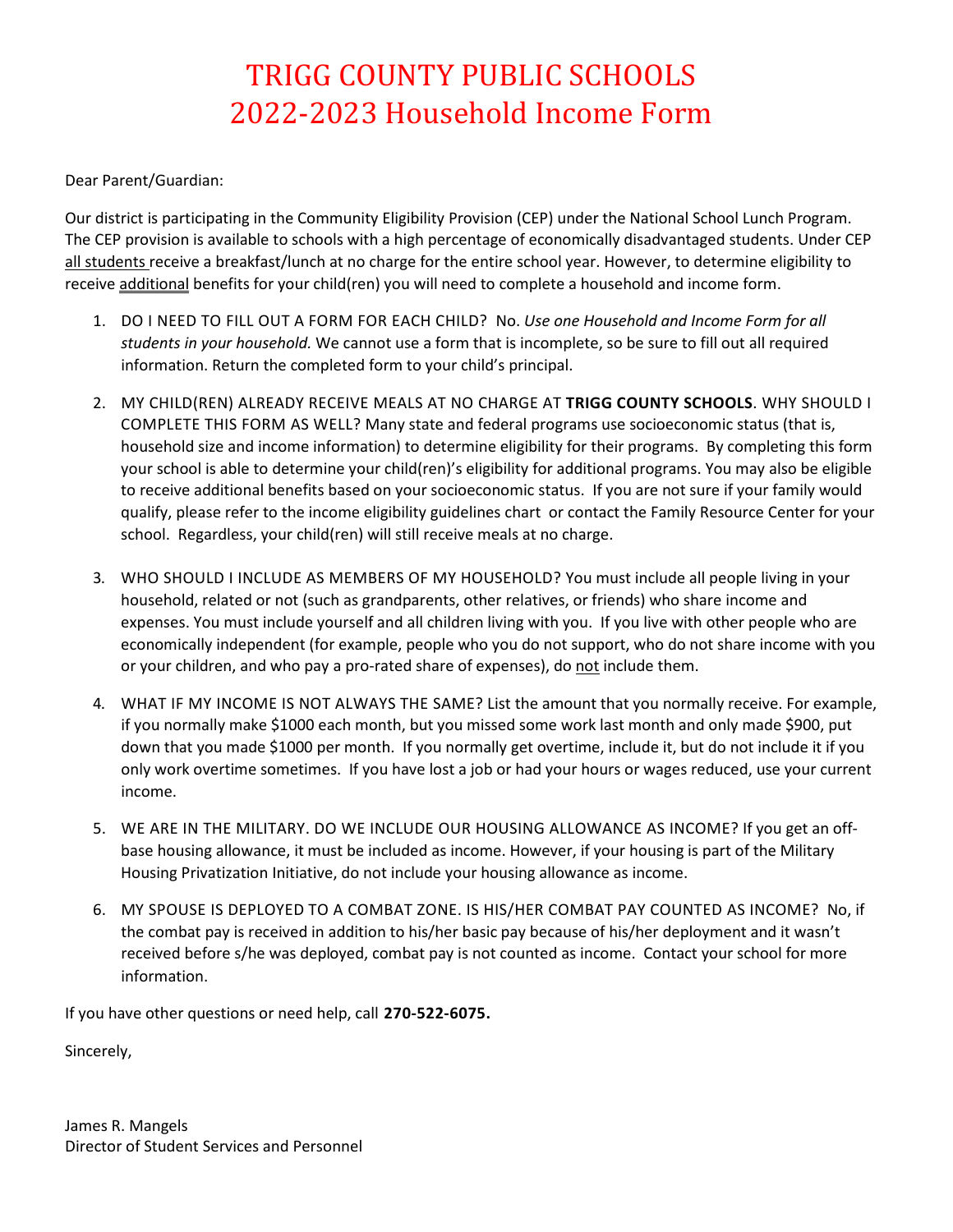## INSTRUCTIONS FOR APPLYING

**Part 1**: All Household Members (**a household member is any child or adult living with you**): **All applicants should complete this part.** List the name of each household member, the name of the school each child attends, and the child's grade. If the child is a foster child, check the box for foster child. If a household member has no income, check the box for no income. All household members, including foster children, should be included here. If you need additional space, attach a separate piece of paper.

If your child is **homeless, a migrant or a runaway**, follow these instructions.

**Part 2:** Check the appropriate category and call **Mr. James R. Mangels, 270-522-6075 Part 3:** Skip this part.

**Part 4:** Sign the form.

If you have **foster child(ren)** only**,** follow these instructions. You do **not** need to fill out a separate form for each foster child in your household. (If there are both foster children and non-foster children in your household, follow the instructions below for All Other Households).

**If all children in the household are marked as foster children in Part 1:** 

**Part 2**: Skip this part.

**Part 3:** Skip this part.

**Part 4:** Sign the form.

**ALL OTHER HOUSEHOLDS,** including WIC households, households with non-foster children and households with both foster children and non-foster children, follow these instructions:

**Part 2:** Skip this part.

**Part 3:** Follow these instructions to report total household income from **this month or last month**.

- **Section 1–Name:** List all household members who have income.
- **Section 2** –**Gross Income and How Often It Was Received:** List the income for each household member. Check the box to tell us how often the person receives the income—weekly, every other week, twice a month, or monthly.
	- o **Earnings from work**: List the **gross income,** not the take-home pay. Gross income is the amount earned *before* taxes and other deductions. You should be able to find it on your pay stub or your boss can tell you. Net income should *only* be reported for self-owned business, farm, or rental income.
	- o **Welfare, Child Support, Alimony**: List the amount each person receives, and check the box to tell us how often.
	- o **Pensions, Retirement, Social Security, Supplemental Security Income (SSI), Veteran's benefits (VA benefits), and disability benefits**. List the amount each person receives, and check the box to tell us how often they receive it.
	- o **All Other Income**: List Worker's Compensation, unemployment or strike benefits, regular contributions from people who do not live in your household, and any other income received weekly, every other week, twice a month, or monthly. **Do not include income from KTAP, SNAP, WIC, federal education benefits and foster payments received by your family from the placing agency.**
	- o If you are in the Military Privatized Housing Initiative or get combat pay, do not include these allowances as income.

**Part 4:** An adult household member must sign the form. Please include your address and phone number in the event the FRAM Coordinator has a question about your information.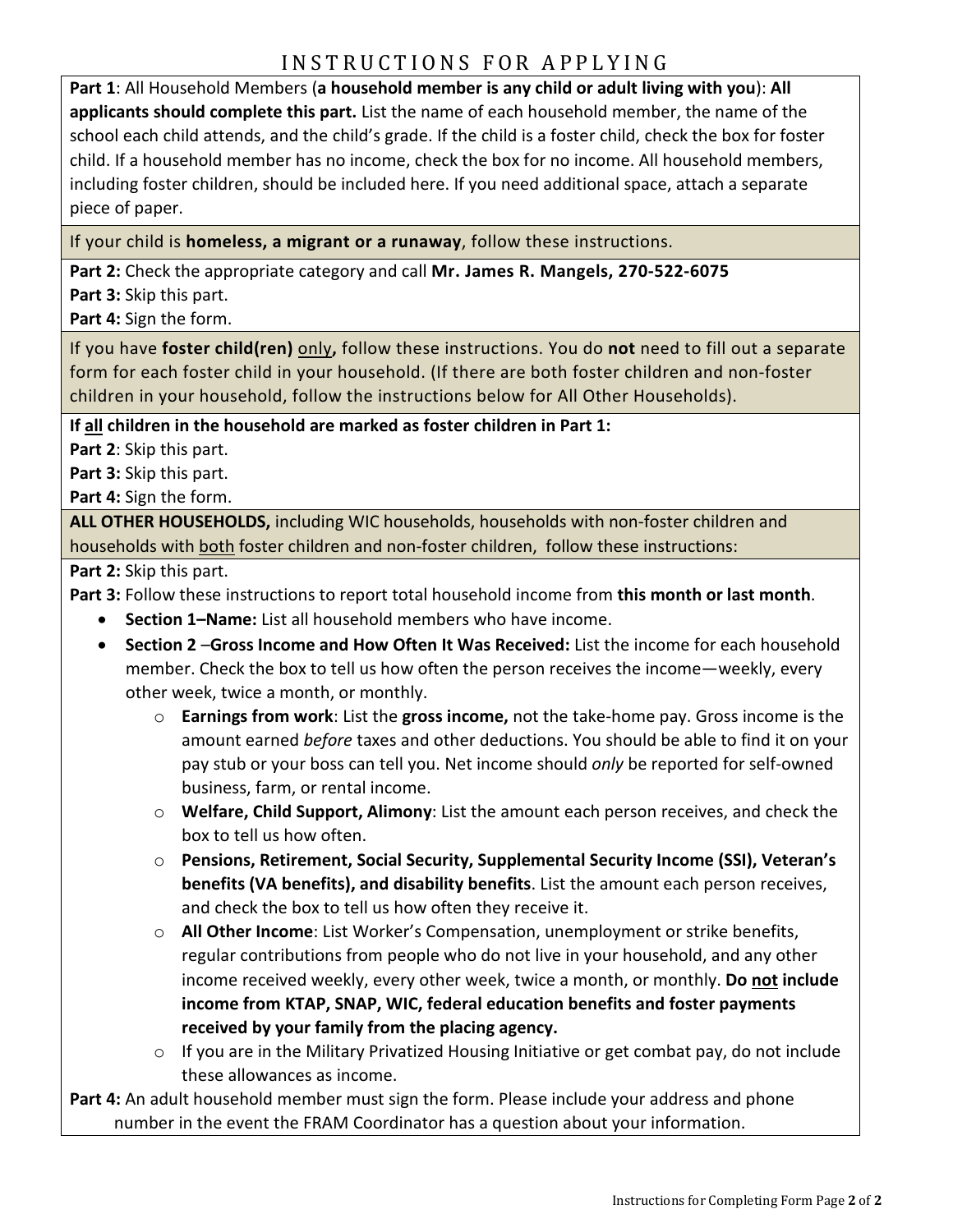|                                                                                                                                                                                                                                                                                                                                                                                                                                                                    |                                                                                                                                                                                                                                                                                                                                                                                                                                                                                            |                             |                             |                                                                                       |         | <b>HOUSEHOLD AND INCOME FORM</b>            |        |                          |                  |              |                                                                          |                                                                                                                                                                                   |                             |                          |                   |  |
|--------------------------------------------------------------------------------------------------------------------------------------------------------------------------------------------------------------------------------------------------------------------------------------------------------------------------------------------------------------------------------------------------------------------------------------------------------------------|--------------------------------------------------------------------------------------------------------------------------------------------------------------------------------------------------------------------------------------------------------------------------------------------------------------------------------------------------------------------------------------------------------------------------------------------------------------------------------------------|-----------------------------|-----------------------------|---------------------------------------------------------------------------------------|---------|---------------------------------------------|--------|--------------------------|------------------|--------------|--------------------------------------------------------------------------|-----------------------------------------------------------------------------------------------------------------------------------------------------------------------------------|-----------------------------|--------------------------|-------------------|--|
| Trigg County Public Schools is participating in the Community Eligibility Provision (CEP) under the National School Lunch Program.<br>Under CEP, all children in the school will receive a breakfast/lunch at no charge regardless of income or completion of this form.<br>However, to determine your child(ren)'s eligibility for various additional state and federal program benefits, please complete, sign and<br>return a single application per household. |                                                                                                                                                                                                                                                                                                                                                                                                                                                                                            |                             |                             |                                                                                       |         |                                             |        |                          |                  |              |                                                                          |                                                                                                                                                                                   |                             |                          |                   |  |
| <b>PART 1. ALL HOUSEHOLD MEMBERS</b>                                                                                                                                                                                                                                                                                                                                                                                                                               |                                                                                                                                                                                                                                                                                                                                                                                                                                                                                            |                             |                             |                                                                                       |         |                                             |        |                          |                  |              |                                                                          |                                                                                                                                                                                   |                             |                          |                   |  |
| Names of all people living in your household<br>(First, Middle Initial, Last)                                                                                                                                                                                                                                                                                                                                                                                      |                                                                                                                                                                                                                                                                                                                                                                                                                                                                                            |                             |                             | School the child attends, or<br>indicate "NA" if household<br>member is not in school |         |                                             |        |                          | Grade<br>Level   |              |                                                                          | Check if a foster child (legal responsibility<br>of the state welfare agency or court). If<br>all children listed below are foster<br>children, skip to Part 5 to sign this form. |                             |                          |                   |  |
|                                                                                                                                                                                                                                                                                                                                                                                                                                                                    |                                                                                                                                                                                                                                                                                                                                                                                                                                                                                            |                             |                             |                                                                                       |         |                                             |        |                          |                  |              | $\Box$                                                                   |                                                                                                                                                                                   |                             |                          |                   |  |
|                                                                                                                                                                                                                                                                                                                                                                                                                                                                    |                                                                                                                                                                                                                                                                                                                                                                                                                                                                                            |                             |                             |                                                                                       |         |                                             |        |                          |                  |              | ❏                                                                        |                                                                                                                                                                                   |                             |                          |                   |  |
|                                                                                                                                                                                                                                                                                                                                                                                                                                                                    |                                                                                                                                                                                                                                                                                                                                                                                                                                                                                            |                             |                             |                                                                                       |         |                                             |        |                          |                  |              | ❏                                                                        |                                                                                                                                                                                   |                             |                          |                   |  |
|                                                                                                                                                                                                                                                                                                                                                                                                                                                                    |                                                                                                                                                                                                                                                                                                                                                                                                                                                                                            |                             |                             |                                                                                       |         |                                             |        |                          |                  |              | ❏                                                                        |                                                                                                                                                                                   |                             |                          |                   |  |
|                                                                                                                                                                                                                                                                                                                                                                                                                                                                    |                                                                                                                                                                                                                                                                                                                                                                                                                                                                                            |                             |                             |                                                                                       |         |                                             |        |                          |                  |              | ❏                                                                        |                                                                                                                                                                                   |                             |                          |                   |  |
|                                                                                                                                                                                                                                                                                                                                                                                                                                                                    |                                                                                                                                                                                                                                                                                                                                                                                                                                                                                            |                             |                             |                                                                                       |         |                                             |        |                          |                  |              |                                                                          |                                                                                                                                                                                   |                             |                          |                   |  |
|                                                                                                                                                                                                                                                                                                                                                                                                                                                                    |                                                                                                                                                                                                                                                                                                                                                                                                                                                                                            |                             |                             |                                                                                       |         |                                             |        |                          |                  |              | ❏                                                                        |                                                                                                                                                                                   |                             |                          |                   |  |
|                                                                                                                                                                                                                                                                                                                                                                                                                                                                    |                                                                                                                                                                                                                                                                                                                                                                                                                                                                                            |                             |                             |                                                                                       |         |                                             |        |                          |                  |              | ❏                                                                        |                                                                                                                                                                                   |                             |                          |                   |  |
| PART 2. HOMELESS, MIGRANT, RUNAWAY STATUS                                                                                                                                                                                                                                                                                                                                                                                                                          |                                                                                                                                                                                                                                                                                                                                                                                                                                                                                            |                             |                             |                                                                                       |         |                                             |        |                          |                  |              |                                                                          |                                                                                                                                                                                   |                             |                          |                   |  |
| If any child you are applying for is homeless, migrant, or a runaway, check the appropriate box and call Mr. James R. Mangels (270)522-6075<br>HOMELESS □<br>MIGRANT Q<br>RUNAWAY Q                                                                                                                                                                                                                                                                                |                                                                                                                                                                                                                                                                                                                                                                                                                                                                                            |                             |                             |                                                                                       |         |                                             |        |                          |                  |              |                                                                          |                                                                                                                                                                                   |                             |                          |                   |  |
| 1. NAME                                                                                                                                                                                                                                                                                                                                                                                                                                                            | how often it is received. Record each income only once. If you provided a case number in Part 2, you do not need to provide income information. If<br>you enter '0' or leave any fields blank, you are certifying (promising) that there is no income to report.<br>DECLINE TO PROVIDE INCOME - Check this box if you don't wish to provide your income information; your SES status will automatically be "Paid".<br>2. GROSS INCOME AND HOW OFTEN IT WAS RECEIVED<br>Public<br>Pensions, |                             |                             |                                                                                       |         |                                             |        |                          |                  |              |                                                                          |                                                                                                                                                                                   |                             |                          |                   |  |
| (List only household members<br>with income, including any<br>students in the home who have<br>income)                                                                                                                                                                                                                                                                                                                                                             | Earnings<br>from work<br>before<br>deductions                                                                                                                                                                                                                                                                                                                                                                                                                                              | Weekly                      | Weeks<br>Every 2            | Twice Monthly                                                                         | Monthly | assistance,<br>child<br>support,<br>alimony | Weekly | Weeks<br>Every 2         | Monthly<br>Twice | Monthly      | retirement, Social<br>Security, SSI, VA<br>benefits, All Other<br>Income | Weekly                                                                                                                                                                            | Weeks<br>Every 2            | Monthly<br>Twice         | Month             |  |
| (Example) Jane Smith                                                                                                                                                                                                                                                                                                                                                                                                                                               | \$200                                                                                                                                                                                                                                                                                                                                                                                                                                                                                      | $\boxtimes$                 | $\Box$                      | $\Box$                                                                                | $\Box$  | \$150                                       |        | $\boxtimes$              | $\blacksquare$   | $\Box$       | $\frac{1}{2}$ 0                                                          | $\Box$                                                                                                                                                                            | $\mathcal{L}_{\mathcal{A}}$ | $\Box$                   | $\vert \ \ \vert$ |  |
|                                                                                                                                                                                                                                                                                                                                                                                                                                                                    | \$                                                                                                                                                                                                                                                                                                                                                                                                                                                                                         | $\Box$                      | $\Box$                      | $\Box$                                                                                | $\Box$  | \$                                          |        | $\overline{\phantom{a}}$ | $\Box$           | $\Box$       | l\$                                                                      | $\overline{\phantom{a}}$                                                                                                                                                          | $\sim$                      | $\Box$                   |                   |  |
|                                                                                                                                                                                                                                                                                                                                                                                                                                                                    | \$                                                                                                                                                                                                                                                                                                                                                                                                                                                                                         | $\Box$                      | $\Box$                      | $\Box$                                                                                | $\Box$  | l\$                                         |        | $\Box$                   | $\Box$           | $\Box$       | ۱\$                                                                      | $\Box$                                                                                                                                                                            | $\mathcal{L}$               | $\Box$                   |                   |  |
|                                                                                                                                                                                                                                                                                                                                                                                                                                                                    | \$                                                                                                                                                                                                                                                                                                                                                                                                                                                                                         | $\mathcal{L}_{\mathcal{A}}$ | $\Box$                      | $\Box$                                                                                | $\Box$  | \$                                          |        | $\Box$                   | $\Box$           | $\Box$       | l\$                                                                      | $\Box$                                                                                                                                                                            | $\Box$                      | $\Box$                   |                   |  |
|                                                                                                                                                                                                                                                                                                                                                                                                                                                                    | \$                                                                                                                                                                                                                                                                                                                                                                                                                                                                                         | $\mathcal{L}$               | $\mathcal{L}_{\mathcal{A}}$ | $\Box$                                                                                | L       | l\$                                         |        | $\Box$                   | $\Box$           | $\Box$       | ١\$                                                                      | $\Box$                                                                                                                                                                            | $\Box$                      | $\Box$                   |                   |  |
|                                                                                                                                                                                                                                                                                                                                                                                                                                                                    | \$                                                                                                                                                                                                                                                                                                                                                                                                                                                                                         | $\sim$                      | $\mathsf{L}$                | $\Box$                                                                                | $\Box$  | \$                                          |        | $\Box$                   | $\Box$           | $\Box$       | l\$                                                                      | $\Box$                                                                                                                                                                            | $\mathcal{L}$               | $\Box$                   |                   |  |
|                                                                                                                                                                                                                                                                                                                                                                                                                                                                    | \$                                                                                                                                                                                                                                                                                                                                                                                                                                                                                         | $\sim$                      | $\overline{\phantom{a}}$    |                                                                                       |         | \$                                          |        | $\mathbf{I}$             | $\mathbf{L}$     | $\mathbf{I}$ | l\$                                                                      | $\overline{\phantom{a}}$                                                                                                                                                          | $\sim$                      | $\overline{\phantom{a}}$ |                   |  |
| <b>PART 4. SIGNATURE (ADULT HOUSEHOLD MEMBER MUST SIGN)</b>                                                                                                                                                                                                                                                                                                                                                                                                        |                                                                                                                                                                                                                                                                                                                                                                                                                                                                                            |                             |                             |                                                                                       |         |                                             |        |                          |                  |              |                                                                          |                                                                                                                                                                                   |                             |                          |                   |  |
| I certify (promise) that all information on this form is true and that all income is reported. I understand that the school will get state and federal funds<br>based on the information I give. I understand that school officials may verify (check) the information. I understand that if I purposely give false<br>information, my child(ren) may lose benefits.                                                                                               |                                                                                                                                                                                                                                                                                                                                                                                                                                                                                            |                             |                             |                                                                                       |         |                                             |        |                          |                  |              |                                                                          |                                                                                                                                                                                   |                             |                          |                   |  |
|                                                                                                                                                                                                                                                                                                                                                                                                                                                                    |                                                                                                                                                                                                                                                                                                                                                                                                                                                                                            |                             |                             |                                                                                       |         |                                             |        |                          |                  |              |                                                                          |                                                                                                                                                                                   |                             |                          |                   |  |
| Address:<br><u> 1989 - Johann Barn, mars eta bainar eta baina eta baina eta baina eta baina eta baina eta baina eta baina e</u>                                                                                                                                                                                                                                                                                                                                    |                                                                                                                                                                                                                                                                                                                                                                                                                                                                                            |                             |                             |                                                                                       |         |                                             |        |                          |                  |              |                                                                          |                                                                                                                                                                                   |                             |                          |                   |  |
| Phone Number:                                                                                                                                                                                                                                                                                                                                                                                                                                                      |                                                                                                                                                                                                                                                                                                                                                                                                                                                                                            |                             |                             |                                                                                       |         | Cell Phone Number:                          |        |                          |                  |              |                                                                          |                                                                                                                                                                                   |                             |                          |                   |  |